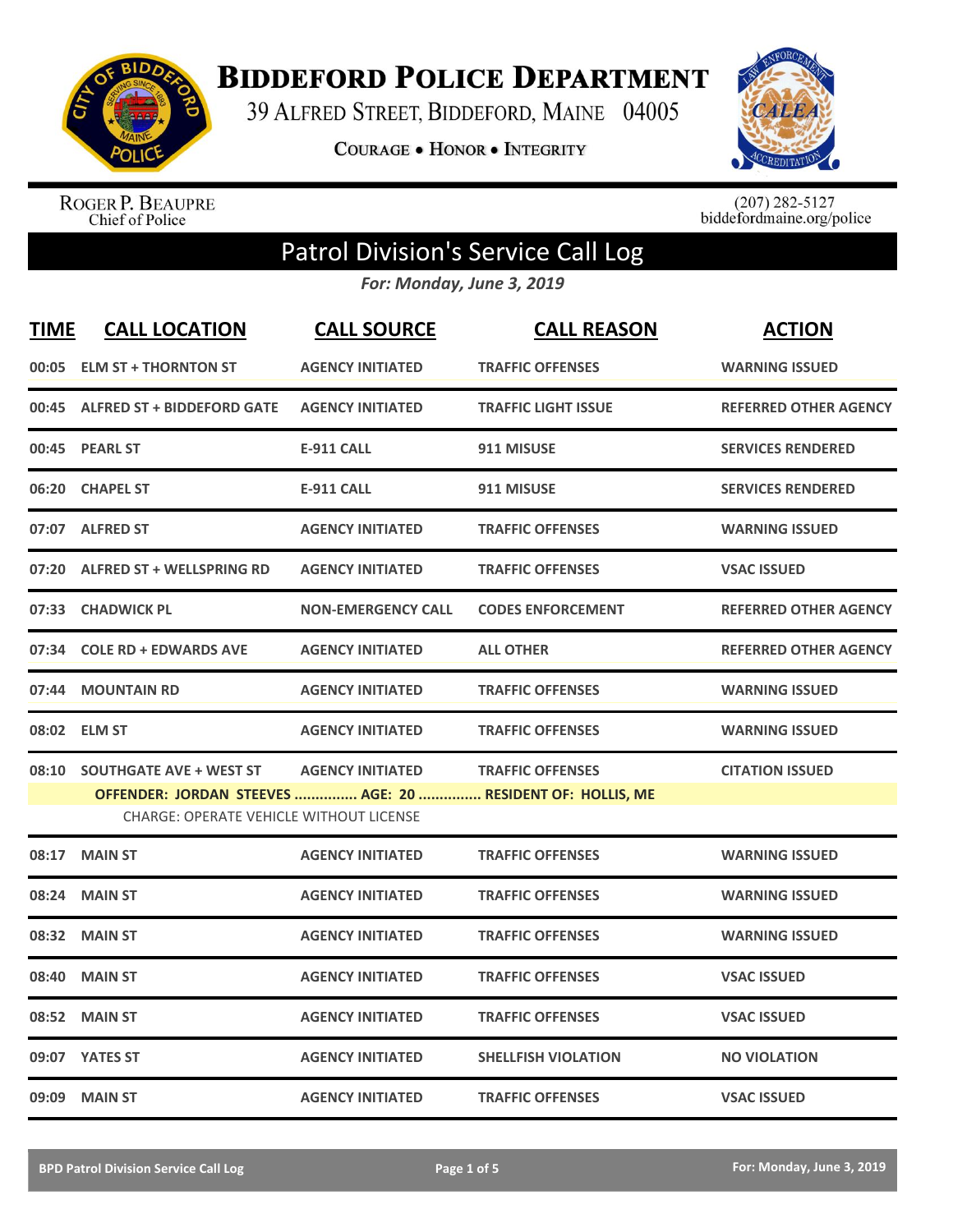| <b>TIME</b>   | <b>CALL LOCATION</b>                       | <b>CALL SOURCE</b>        | <b>CALL REASON</b>                                                                        | <b>ACTION</b>                |
|---------------|--------------------------------------------|---------------------------|-------------------------------------------------------------------------------------------|------------------------------|
|               | 09:27 ELM ST                               | <b>AGENCY INITIATED</b>   | <b>TRAFFIC OFFENSES</b>                                                                   | <b>VSAC ISSUED</b>           |
|               | 09:32 ELM ST                               | <b>E-911 CALL</b>         | 911 MISUSE                                                                                | <b>WARNING ISSUED</b>        |
|               | 09:42 ELM ST                               | <b>NON-EMERGENCY CALL</b> | <b>ARTICLES LOST/FOUND</b>                                                                | <b>SERVICES RENDERED</b>     |
|               | 09:46 ACORN ST                             | <b>WALK-IN AT STATION</b> | <b>HARASSMENT</b>                                                                         | <b>REPORT TAKEN</b>          |
|               | 09:48 ALFRED ST                            | <b>AGENCY INITIATED</b>   | <b>TRAFFIC OFFENSES</b>                                                                   | <b>VSAC ISSUED</b>           |
|               | <b>10:14 MAIN ST</b>                       | <b>AGENCY INITIATED</b>   | <b>TRAFFIC OFFENSES</b>                                                                   | <b>WARNING ISSUED</b>        |
|               | 10:14 MORIN ST + PRECOURT ST               | <b>AGENCY INITIATED</b>   | <b>TRAFFIC OFFENSES</b>                                                                   | <b>VSAC ISSUED</b>           |
|               | 10:15 COLE RD + FERNANDE ST                | <b>NON-EMERGENCY CALL</b> | <b>DPW REQUEST</b>                                                                        | <b>REFERRED OTHER AGENCY</b> |
|               | 10:25 SOUTH ST                             | <b>AGENCY INITIATED</b>   | <b>TRAFFIC OFFENSES</b>                                                                   | <b>WARNING ISSUED</b>        |
|               | 10:30 FOSS ST                              | <b>NON-EMERGENCY CALL</b> | <b>CIVIL COMPLAINT</b>                                                                    | <b>CIVIL COMPLAINT</b>       |
|               | 10:45 SOUTH ST                             | <b>AGENCY INITIATED</b>   | <b>TRAFFIC OFFENSES</b>                                                                   | <b>WARNING ISSUED</b>        |
|               | 11:04 SOUTH ST + COUNTRY DR                | <b>AGENCY INITIATED</b>   | <b>TRAFFIC OFFENSES</b><br>OFFENDER: JONATHAN K TIBBETTS  AGE: 39  RESIDENT OF: LYMAN, ME | <b>CITATION ISSUED</b>       |
|               | <b>CHARGE: FAILURE TO REGISTER VEHICLE</b> |                           |                                                                                           |                              |
|               | 11:05 ELM ST + GOOCH ST                    | <b>AGENCY INITIATED</b>   | <b>TRAFFIC OFFENSES</b>                                                                   | <b>WARNING ISSUED</b>        |
|               | 11:11 ALFRED ST                            | <b>NON-EMERGENCY CALL</b> | <b>DISABLED VEHICLE</b>                                                                   | <b>SERVICES RENDERED</b>     |
|               | 11:12 ALFRED ST                            | <b>AGENCY INITIATED</b>   | <b>TRAFFIC OFFENSES</b>                                                                   | <b>VSAC ISSUED</b>           |
| 11:23 HILL ST |                                            | <b>NON-EMERGENCY CALL</b> | <b>ASSIST PD AGENCY</b>                                                                   | <b>NEGATIVE CONTACT</b>      |
|               | 11:24 WEST ST                              | <b>NON-EMERGENCY CALL</b> | <b>DOMESTIC COMPLAINTS</b>                                                                | <b>CITATION ISSUED</b>       |
|               | CHARGE: VIOLATING CONDITION OF RELEASE     |                           | OFFENDER: DAMION LEE BUTTERFIELD  AGE: 19  RESIDENT OF: TRANSIENT, ME                     |                              |
|               | <b>11:39 MAIN ST</b>                       | <b>NON-EMERGENCY CALL</b> | <b>TRESPASSING</b>                                                                        | <b>SERVICES RENDERED</b>     |
|               | 11:55 ADAMS ST                             | <b>NON-EMERGENCY CALL</b> | <b>CHECK WELFARE</b>                                                                      | <b>SERVICES RENDERED</b>     |
|               | 12:00 ELM ST + WACO DR                     | <b>AGENCY INITIATED</b>   | <b>TRAFFIC OFFENSES</b>                                                                   | <b>WARNING ISSUED</b>        |
|               | 12:13 WENTWORTH ST                         | <b>WALK-IN AT STATION</b> | <b>JUVENILE OFFENSES</b>                                                                  | <b>SERVICES RENDERED</b>     |
|               | 12:28 POOL ST + COLUMBUS WAY               | <b>AGENCY INITIATED</b>   | <b>TRAFFIC OFFENSES</b>                                                                   | <b>WARNING ISSUED</b>        |
|               | 12:29 ALFRED ST                            | <b>E-911 CALL</b>         | 911 MISUSE                                                                                | <b>NO ACTION REQUIRED</b>    |
|               | 12:42 POOL ST                              | <b>E-911 CALL</b>         | 911 MISUSE                                                                                | <b>SERVICES RENDERED</b>     |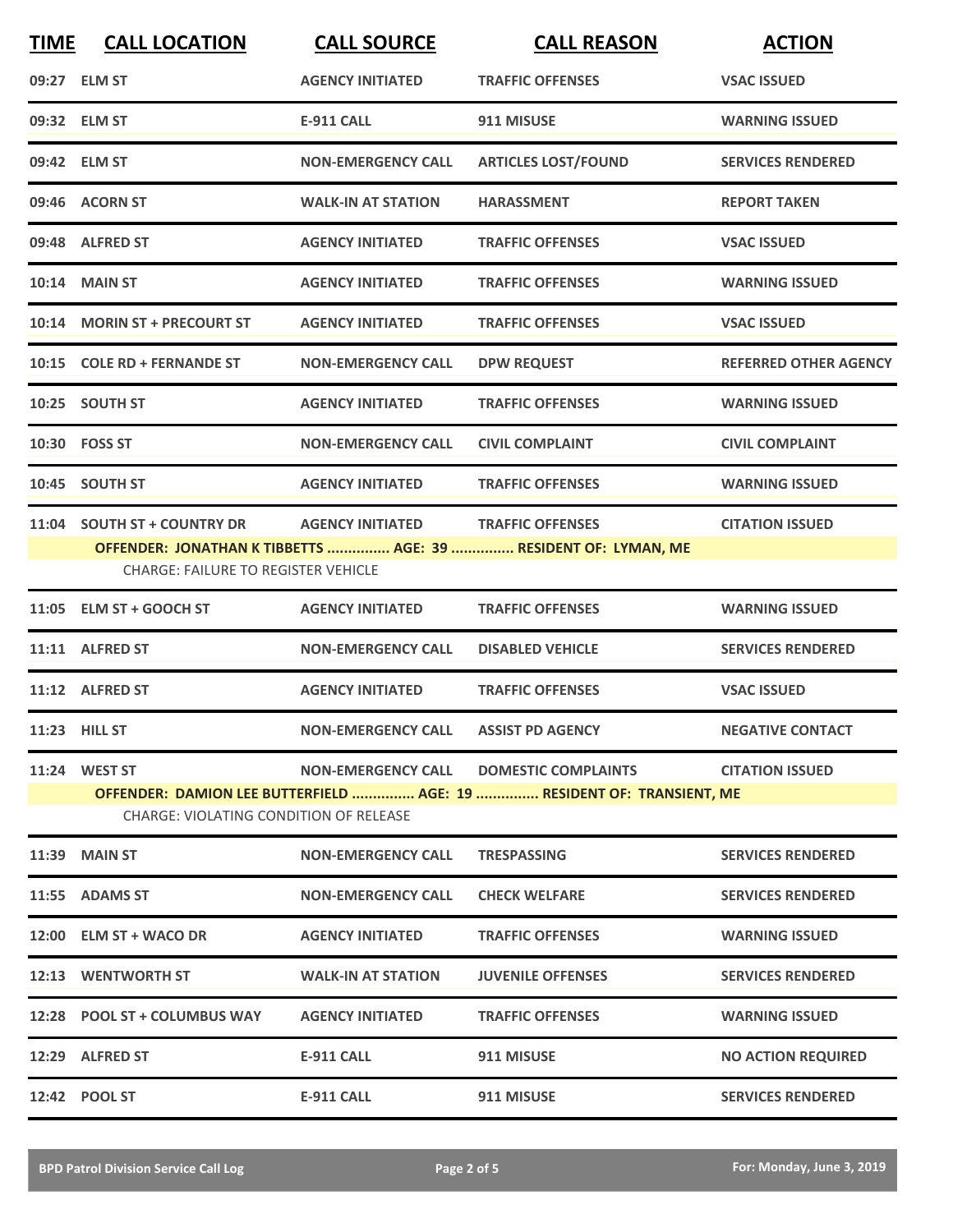| <b>TIME</b> | <b>CALL LOCATION</b>                             | <b>CALL SOURCE</b>        | <b>CALL REASON</b>                            | <b>ACTION</b>             |
|-------------|--------------------------------------------------|---------------------------|-----------------------------------------------|---------------------------|
|             | 13:31 BOULDER WAY                                | <b>E-911 CALL</b>         | 911 MISUSE                                    | <b>NO ACTION REQUIRED</b> |
|             | 13:50 ALFRED ST                                  | <b>NON-EMERGENCY CALL</b> | <b>CODES ENFORCEMENT</b>                      | <b>NO ACTION REQUIRED</b> |
|             | 13:51 HILL ST                                    | <b>AGENCY INITIATED</b>   | <b>TRAFFIC OFFENSES</b>                       | <b>WARNING ISSUED</b>     |
|             | 13:51 FOSS ST                                    | <b>WALK-IN AT STATION</b> | <b>PAPERWORK</b>                              | <b>SERVICES RENDERED</b>  |
|             | 14:04 HILL ST                                    | <b>AGENCY INITIATED</b>   | <b>TRAFFIC OFFENSES</b>                       | <b>WARNING ISSUED</b>     |
|             | 14:05 WESTERN AVE                                | <b>NON-EMERGENCY CALL</b> | <b>THEFT</b>                                  | <b>REPORT TAKEN</b>       |
|             | 14:15 ELM ST                                     | <b>AGENCY INITIATED</b>   | <b>TRAFFIC OFFENSES</b>                       | <b>WARNING ISSUED</b>     |
|             | 14:20 POOL ST + WEST ST                          | <b>AGENCY INITIATED</b>   | <b>ARTICLES LOST/FOUND</b>                    | <b>REPORT TAKEN</b>       |
|             | 14:24 MEDICAL CENTER DR                          | <b>E-911 CALL</b>         | 911 MISUSE                                    | <b>CALL TRANSFERRED</b>   |
| 14:27       | <b>ALFRED ST</b>                                 | <b>AGENCY INITIATED</b>   | <b>TRAFFIC OFFENSES</b>                       | <b>WARNING ISSUED</b>     |
|             | 14:31 ALFRED ST                                  | <b>E-911 CALL</b>         | 911 MISUSE                                    | <b>NO ACTION REQUIRED</b> |
|             | 14:43 ALFRED ST                                  | <b>AGENCY INITIATED</b>   | <b>DRUG BOX COLLECTION</b>                    | <b>SERVICES RENDERED</b>  |
|             | 14:49 ELM ST                                     | <b>NON-EMERGENCY CALL</b> | ATTEMPTED/THREATENED SUICIDE NEGATIVE CONTACT |                           |
|             | 14:49 PROSPECT ST                                | <b>NON-EMERGENCY CALL</b> | <b>ANIMAL COMPLAINT</b>                       | <b>SERVICES RENDERED</b>  |
|             | 15:09 ELM ST                                     | <b>NON-EMERGENCY CALL</b> | <b>SUSPICION</b>                              | <b>SERVICES RENDERED</b>  |
| 15:10       | <b>COLTON LN</b>                                 | <b>E-911 CALL</b>         | <b>ALL OTHER</b>                              | <b>NO ACTION REQUIRED</b> |
|             | 15:10 DARTMOUTH ST                               | E-911 CALL                | 911 MISUSE                                    | <b>NEGATIVE CONTACT</b>   |
|             | 15:19 WEST ST                                    | <b>AGENCY INITIATED</b>   | <b>PRO-ACTIVE DV RESPONSE TEAM</b>            | <b>NEGATIVE CONTACT</b>   |
|             | 15:21 HILLS BEACH RD                             | <b>WALK-IN AT STATION</b> | <b>DISTURBANCE / NOISE</b>                    | <b>SERVICES RENDERED</b>  |
|             | 15:23 LINCOLN ST                                 | <b>E-911 CALL</b>         | 911 MISUSE                                    | <b>NO ACTION REQUIRED</b> |
|             | 15:53 ELM ST + PRECOURT ST                       | <b>AGENCY INITIATED</b>   | <b>TRAFFIC OFFENSES</b>                       | <b>WARNING ISSUED</b>     |
|             | 16:02 ALFRED ST                                  | <b>AGENCY INITIATED</b>   | <b>DRUG BOX</b>                               | <b>SERVICES RENDERED</b>  |
|             | 16:09 HILL ST                                    | <b>NON-EMERGENCY CALL</b> | <b>BURGLARY</b>                               | <b>REPORT TAKEN</b>       |
|             | 16:28 ELM ST                                     | E-911 CALL                | 911 MISUSE                                    | <b>WARNING ISSUED</b>     |
|             | 16:39 ALFRED ST                                  | <b>NON-EMERGENCY CALL</b> | <b>COURT ORDERED CHECK IN</b>                 | <b>SERVICES RENDERED</b>  |
|             | 16:42 FORTUNES ROCKS RD + MADDO AGENCY INITIATED |                           | <b>TRAFFIC OFFENSES</b>                       | <b>WARNING ISSUED</b>     |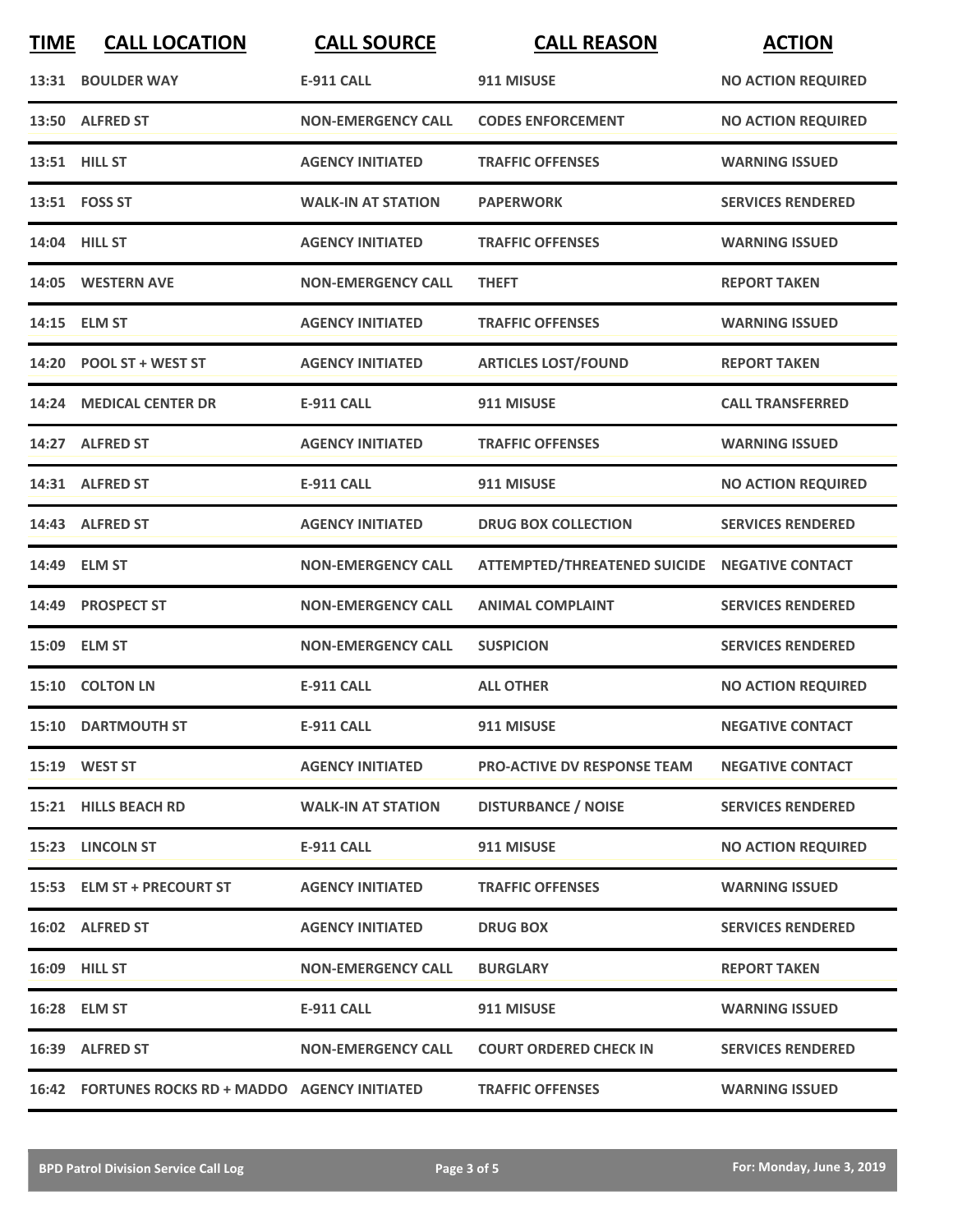| <b>TIME</b> | <b>CALL LOCATION</b>                                        | <b>CALL SOURCE</b>                                              | <b>CALL REASON</b>                             | <b>ACTION</b>            |
|-------------|-------------------------------------------------------------|-----------------------------------------------------------------|------------------------------------------------|--------------------------|
|             | 16:42 POOL ST                                               | <b>NON-EMERGENCY CALL</b>                                       | <b>JUVENILE OFFENSES</b>                       | <b>SERVICES RENDERED</b> |
|             | 16:44 WENTWORTH ST + SOUTH ST                               | <b>AGENCY INITIATED</b>                                         | <b>ASSIST PD AGENCY</b>                        | <b>SERVICES RENDERED</b> |
|             | 16:57 ACORN ST                                              | <b>AGENCY INITIATED</b>                                         | <b>PAPERWORK</b>                               | <b>PAPERWORK SERVED</b>  |
|             | 17:08 ELM ST                                                | <b>E-911 CALL</b>                                               | <b>CHECK WELFARE</b>                           | <b>NEGATIVE CONTACT</b>  |
|             | 17:27 FOSS ST                                               | <b>AGENCY INITIATED</b>                                         | <b>PAPERWORK</b>                               | <b>NEGATIVE CONTACT</b>  |
|             | 17:34 OAK RIDGE RD                                          | <b>WALK-IN AT STATION</b>                                       | <b>VIOL PROTECTION FROM ABUSE</b>              | <b>REPORT TAKEN</b>      |
|             | 17:34 GEORGE ST                                             | <b>E-911 CALL</b>                                               | <b>WEAPONS</b>                                 | <b>REPORT TAKEN</b>      |
|             | 17:38 HILLS BEACH RD                                        | <b>NON-EMERGENCY CALL</b>                                       | TRESPASSING/REQUEST PHONE CA SERVICES RENDERED |                          |
|             | <b>17:57 PIKE ST</b>                                        | <b>AGENCY INITIATED</b>                                         | <b>PAPERWORK</b>                               | <b>NEGATIVE CONTACT</b>  |
|             | <b>18:05 MAIN ST</b>                                        | <b>NON-EMERGENCY CALL</b>                                       | <b>ALARM - COMMERCIAL FIRE</b>                 | <b>FALSE ALARM</b>       |
|             | <b>18:16 LEON ST</b>                                        | <b>NON-EMERGENCY CALL</b>                                       | <b>JUVENILE OFFENSES</b>                       | <b>CITATION ISSUED</b>   |
|             | OFFENDER: JUVENILE - J  AGE: 17  RESIDENT OF: BIDDEFORD, ME | CHARGE: POSSESSION OF MARIJUANA UNDER 21 YRS OLD- UP TO 1.25 OZ |                                                |                          |
|             | <b>18:24 HILL ST</b>                                        | <b>NON-EMERGENCY CALL</b>                                       | <b>PROTECTION FROM ABUSE SERVIC</b>            | <b>PAPERWORK SERVED</b>  |
|             | 18:37 LESTER B ORCUTT BLVD                                  | <b>WALK-IN AT STATION</b>                                       | <b>ARTICLES LOST/FOUND</b>                     | <b>REPORT TAKEN</b>      |
|             | 18:46 WATER ST                                              | <b>NON-EMERGENCY CALL</b>                                       | <b>DOMESTIC COMPLAINTS</b>                     | <b>REPORT TAKEN</b>      |
| 18:49       | <b>QUIMBY ST</b>                                            | <b>E-911 CALL</b>                                               | <b>JUVENILE OFFENSES</b>                       | <b>REPORT TAKEN</b>      |
|             | 19:14 BOULDER WAY                                           | <b>NON-EMERGENCY CALL</b>                                       | <b>LITTERING FROM A M/V</b>                    | <b>NEGATIVE CONTACT</b>  |
|             | 20:15 GEORGE ST                                             | <b>OTHER</b>                                                    | <b>ARTICLES LOST/FOUND</b>                     | <b>REPORT TAKEN</b>      |
|             | 20:49 FOSS ST                                               | <b>NON-EMERGENCY CALL</b>                                       | <b>PAPERWORK</b>                               | <b>PAPERWORK SERVED</b>  |
|             | 20:57 JEFFERSON ST                                          | <b>E-911 CALL</b>                                               | 911 MISUSE                                     | <b>NEGATIVE CONTACT</b>  |
|             | 21:48 ELM ST                                                | <b>NON-EMERGENCY CALL</b>                                       | <b>DOMESTIC COMPLAINTS</b>                     | <b>REPORT TAKEN</b>      |
|             | 21:48 MAIN ST                                               | <b>NON-EMERGENCY CALL</b>                                       | <b>SUSPICION</b>                               | <b>NEGATIVE CONTACT</b>  |
|             | 21:49 ALFRED ST                                             | <b>AGENCY INITIATED</b>                                         | <b>TRAFFIC OFFENSES</b>                        | <b>WARNING ISSUED</b>    |
|             | 22:27 MAIN ST + EMERY ST                                    | <b>AGENCY INITIATED</b>                                         | <b>SUSPICION</b>                               | <b>SERVICES RENDERED</b> |
|             | 22:33 EMERY ST                                              | <b>AGENCY INITIATED</b>                                         | <b>ARTICLES LOST/FOUND</b>                     | <b>REPORT TAKEN</b>      |
|             | 23:03 LINCOLN ST                                            | <b>E-911 CALL</b>                                               | 911 MISUSE                                     | <b>SERVICES RENDERED</b> |